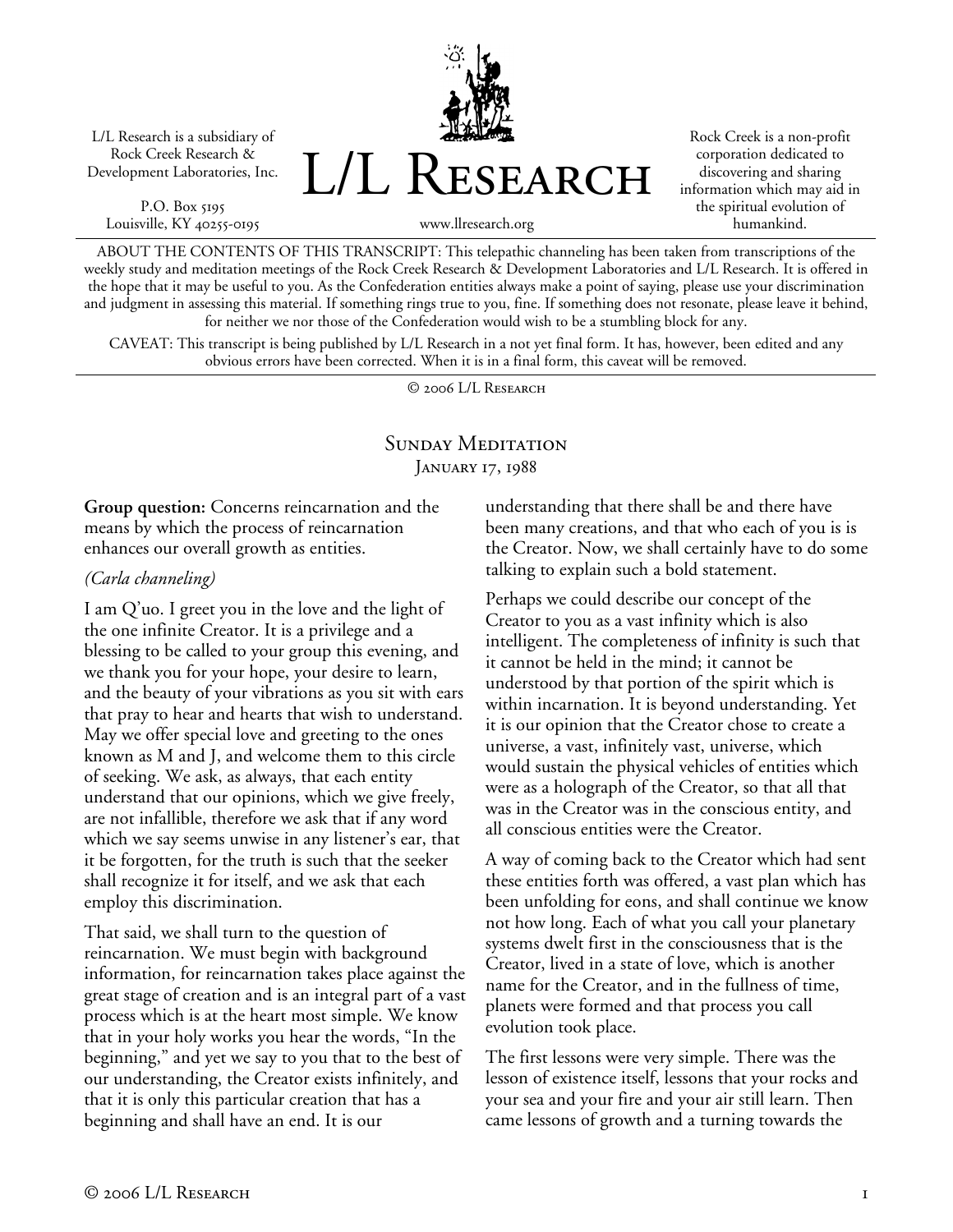light, and many plants flourished, and animals began that slow process of learning. And eventually within each portion of consciousness there came to be a turning not only towards the light, but towards the love that lies behind light, and thus an entity became ready in physical vehicle nature to receive infinity.

This is who you are. You dwell in a physical vehicle as any of your animals, and within you, through your many experiences before becoming what you would call human, and what this entity calls third density, you have made yourself ready to be selfaware. Many, many lifetimes ago you began this portion of a walk which seekers, having once begun, do not ever leave. You have begun the self-conscious awareness and seeking towards what? What has the Creator intended for those, who are self-aware and contain infinity, to pursue?

Now we shall move to a slightly different aspect of the same question. You have lived for many, many lifetimes already in this environment or density of experience, and by now you have observed over and over and over that much of the experience that you gather seems to be about love, love expressed in selfish ways and love expressed in service to others and to the Creator. The overall plan, which the Creator made available and which lasts not only through this density, but through many densities, indeed, those higher than are we, this process has to do with attempting to grasp the nature of the Creator. It is our opinion that the nature of this Creator is the nature of one singular thought, and that thought is the thought of love.

Now, the densities of experience and learning above your own are a process of refining that which you, within the density you now enjoy, have decided upon. This, your Earth world, is an exciting and difficult illusion, designed to create for you opportunities to make a simple choice, the choice to serve the Creator by serving others or to serve the Creator by serving yourself. Since the Creator's nature is that one great original Thought of love, service begins and ends in love. Since you are of the very nature and stuff of the Creator, you yourselves in your essence are perfect love. It is a matter of finding and recognizing that true nature and then of choosing to express and manifest that nature by loving and serving those about you.

To love and serve those to whom you are most close is very difficult. The environment of your illusion

was intended to make such expression difficult. Thus, although you have had many experiences and have made many choices, some wise and perhaps some foolish, these things have been veiled from your memory. You come into this illusion through a veil of forgetting. The forgetting of past relationships, past biases, past opinions and experiences is intentional, for ever-new are the opportunities to make and remake the choice to serve and manifest the love of the one infinite Creator.

Thus, as you gaze back upon your many other lives, what is quintessential, and most profoundly so in your understanding of these past experiences, is kept within your feelings, within your deep mind and within your heart. They express themselves to you in promptings of emotion, in feelings of recognition, in the awareness of past experience and in frequent suppositions that perhaps a difficulty which cannot be explained by present circumstance may have been part of the outworking of energies which were not brought into balance in a previous life experience.

Thus, as we talk to you about reincarnation, we wish to not downplay the experiences of the past, but reassure each entity that when past experiences become a necessity, they will float into the conscious mind through dreams, or most especially through meditation. In general, we may say that it is not helpful in a deep way to know past life experiences, but rather it is helpful in terms of your desire to accelerate your process of spiritual evolution, to be more and more sensitive to the promptings of your intuition, your feelings, and your heart, thus becoming more and more sensitive to those energies that are passing between you and those about you. Thus, if you find yourself at odds with a co-worker, a friend, a companion, or a loved one, it is well to move into meditation, asking and releasing the question of where the balances of love and service have gone awry in this particular instance, and more than that, how you may bring love back into manifestation within the circumstance, how balance may be restored, how love may thrive.

What we are saying to you is perhaps too much in too short a time, yet this instrument reminds us that we wish not to be over-long in our message. But know that the greatest advantage that you may have within your experience is the advantage of daily meditation. It need not be for a great period of your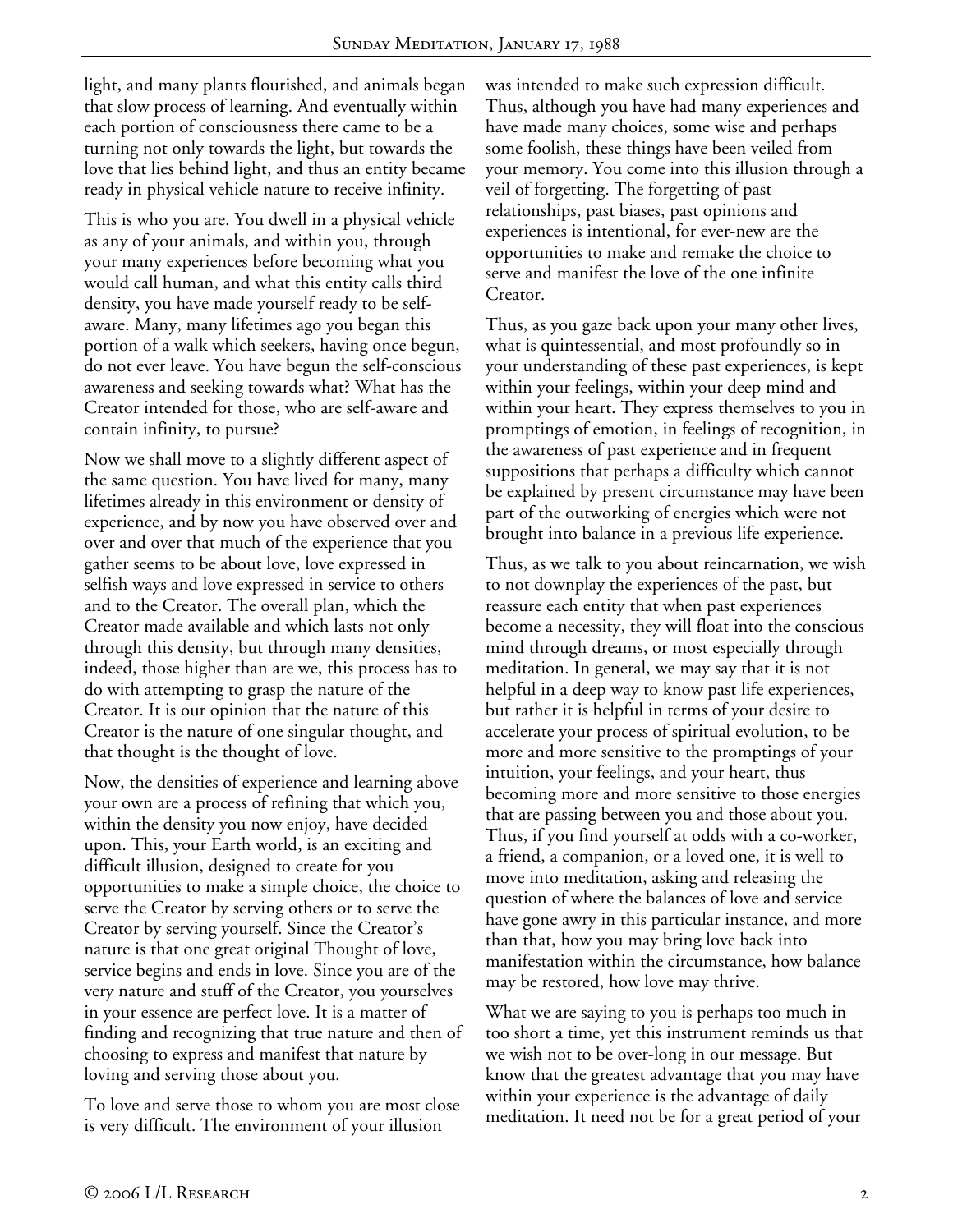time. It may be perhaps, as this instrument would say, a half hour or less. It may be the striking of a clock that may cause you to stop and find the silence within. Any attempt whatsoever at clearing the mind and asking for deeper understandings to come into one's ken are to be encouraged, and most of all to be encouraged is the dailyness of this activity. You will find that meditation itself begins a process of change, and it is well that those who are mated together begin and continue the process together, for that which you seek you shall find. This is indeed a spiritual truth.

We are speaking to those who have already made the choice to serve others as a means of learning to know the Creator, as a means of experiencing relationship with the Creator. Therefore, we may freely and joyfully urge each to know the self as one who may be a channel of light, a channel of love, not by your own Earthly energies, for they fail, but by becoming through meditation aware of that which comes through one from the infinite creation, that which is infinite love. Thus, more and more you may become a light to those about you, not so much by what you do as by the smile in your eye, the peace of your expression, the gentleness of the reply to a hard rebuke, the kindness to a stranger. And each time that you attempt to serve, you run the risk of failure, and when you feel that you have failed, it is a temptation to think poorly of oneself. We ask you never to feel such sad feelings, but simply to pick oneself up and continue, for you are an harmonious part of an infinite plan whereby the Creator in its infinity learns more and more about Itself, for each of us who are companions upon the path back to the Source in our relationships with each other express the Creator's thoughts to the Creator, for each of you is a spark, an infinite part of an infinite Father.

Many of those whom you meet within your incarnational experience shall be familiar to you one way or another. See each as the Creator. Serve each in love, for loving each other is the greatest service that consciousness is capable of. Eventually, as the process of refinement goes on, you may learn as we believe we have learned, that all consciousness is one, and that we are all one great being, a portion, infinitely precious, of the Creation itself.

Your third-density experience upon this planet grows short. Soon there shall be new lessons, a new illusion and an exciting new beginning. Yet the

nature of that experience is shaped by your decision to serve the cause of love during these final life experiences. May you see and bless the many, many lives you have learned in your deep-felt biases and opinions, in your love of the good, the beautiful, and the true, and your distaste for that which is dark and negative. May you believe in your strength as those who have been choosing and learning for many thousands of your years, and may you always have the light touch in your studies, laughing together in times of joy, and finding the light side in times of sadness, that your life may become more and more a balancing of all those energies with all those with whom you are in relationship.

You have heard of the word, karma. The end of karma is forgiveness. If you find a certain entity particularly difficult, seek the seeds of forgiveness in the infinite love which lies within you, for as you forgive the other entity and yourself, so you have balanced in love that which before blocked energy and stopped the process of spiritual growth.

At this time we would transfer this contact to the one known as Jim that he may answer any further questions that this group may have at this time. We have been most joyful to have been able to speak with you, and we thank you once again. I am Q'uo.

## *(Jim channeling)*

I am Q'uo, and greet each again in love and light through this instrument. At this time it is our privilege to attempt to speak to any further queries which any of this group may offer to us. Again we remind each that we offer our opinions freely but hope that any word that does not ring true will be forgotten immediately, for we do not wish to present a stumbling block in your journey of seeking. Is there a question at this time?

**Carla:** Yeah, I've got one. How about contemplatives, that don't see anybody or interact with anybody, and just keep silent and sit in mountain caves and contemplate? How are they serving each other?

I am Q'uo. There are many among your peoples who move in the daily stream of activity, partaking of all that your illusion and your experience has to offer and distilling [from] this experience that which they themselves have determined before the incarnation would be the point, the goal of the incarnation. These lessons have to do with some